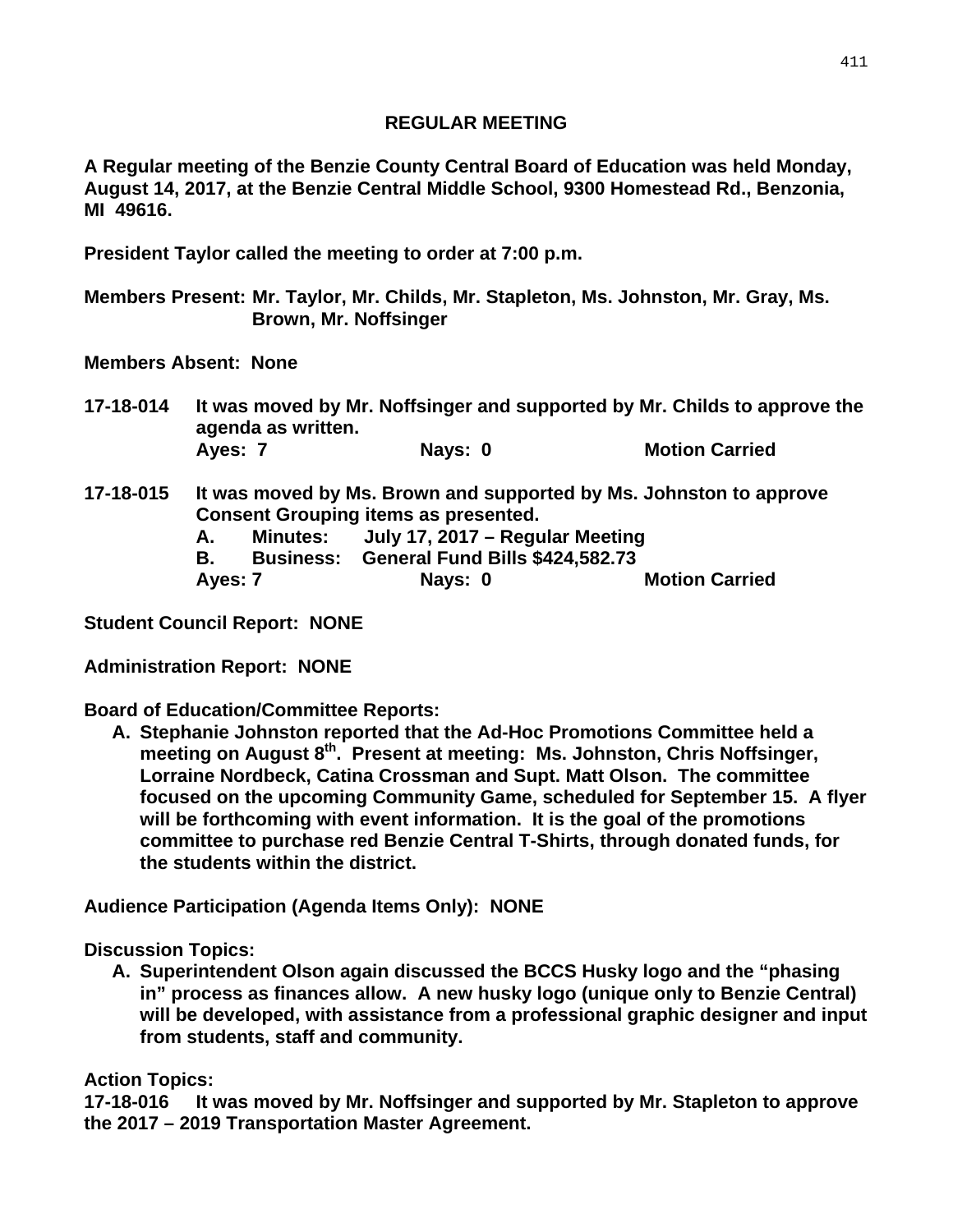| Ayes: 7                                                                                                                                                           |                                                                                                                                                | Nays: 0 | <b>Motion Carried</b>                                                                           |
|-------------------------------------------------------------------------------------------------------------------------------------------------------------------|------------------------------------------------------------------------------------------------------------------------------------------------|---------|-------------------------------------------------------------------------------------------------|
| 17-18-017<br>Ayes: 7                                                                                                                                              | (self-funded) JV boys' soccer team. This a one-year approval will be re-examined for<br>the 2018-19 school year.                               | Nays: 0 | It was moved by Ms. Brown and supported by Ms. Johnston to approve the<br><b>Motion Carried</b> |
|                                                                                                                                                                   |                                                                                                                                                |         |                                                                                                 |
| It was moved by Mr. Stapleton and supported by Mr. Childs to accept the<br>17-18-018<br>resignation of high school special education teacher, Sara Workman.       |                                                                                                                                                |         |                                                                                                 |
| Ayes: 7                                                                                                                                                           |                                                                                                                                                | Nays: 0 | <b>Motion Carried</b>                                                                           |
| It was moved by Ms. Brown and supported by Mr. Stapleton to accept the<br>17-18-019<br>resignation of high school teacher, Karen Zickert.                         |                                                                                                                                                |         |                                                                                                 |
| Ayes: 7                                                                                                                                                           |                                                                                                                                                | Nays: 0 | <b>Motion Carried</b>                                                                           |
| It was moved by Ms. Johnston and supported by Mr. Stapleton to accept<br>17-18-020<br>the resignation of alternative education teacher, Sara Esper.               |                                                                                                                                                |         |                                                                                                 |
| Ayes: 7                                                                                                                                                           |                                                                                                                                                | Nays: 0 | <b>Motion Carried</b>                                                                           |
| It was moved by Mr. Stapleton and supported by Ms. Johnston to accept<br>17-18-021<br>the resignation of 8 <sup>th</sup> grade volleyball coach, Kourtney Weston. |                                                                                                                                                |         |                                                                                                 |
| Ayes: 7                                                                                                                                                           |                                                                                                                                                | Nays: 0 | <b>Motion Carried</b>                                                                           |
| 17-18-022<br>Ayes: 7                                                                                                                                              | It was moved by Mr. Gray and supported by Mr. Noffsinger to appoint<br>Rebecca Meachum to the position of high school/middle school secretary. | Nays: 0 | <b>Motion Carried</b>                                                                           |
| 17-18-023<br>Ayes: 7                                                                                                                                              | It was moved by Ms. Brown and supported by Ms. Johnston to appoint<br>Kathleen Snyder to the position of Lake Ann Elementary paraprofessional. | Nays: 0 | <b>Motion Carried</b>                                                                           |
| It was moved by Ms. Brown and supported by Mr. Noffsinger to appoint<br>17-18-024<br>Kirsten Cline to the position of high school vocal music teacher.            |                                                                                                                                                |         |                                                                                                 |
| Ayes: 7                                                                                                                                                           |                                                                                                                                                | Nays: 0 | <b>Motion Carried</b>                                                                           |
| It was moved by Mr. Noffsinger and supported by Ms. Johnston to appoint<br>17-18-025<br>Michael Hammar to the position of high school math teacher.               |                                                                                                                                                |         |                                                                                                 |
| Ayes: 7                                                                                                                                                           |                                                                                                                                                | Nays: 0 | <b>Motion Carried</b>                                                                           |
| 17-18-026                                                                                                                                                         | It was moved by Ms. Brown and supported by Mr. Stapleton to appoint<br>Rebecca Meachum to the positon of varsity cheer coach.                  |         |                                                                                                 |
| Ayes: 7                                                                                                                                                           |                                                                                                                                                | Nays: 0 | <b>Motion Carried</b>                                                                           |
| It was moved by Mr. Noffsinger and supported by Mr. Stapleton to appoint<br>17-18-027<br>Madison Lutzke to the position of varsity volleyball coach.              |                                                                                                                                                |         |                                                                                                 |
| Ayes: 7                                                                                                                                                           |                                                                                                                                                | Nays: 0 | <b>Motion Carried</b>                                                                           |

412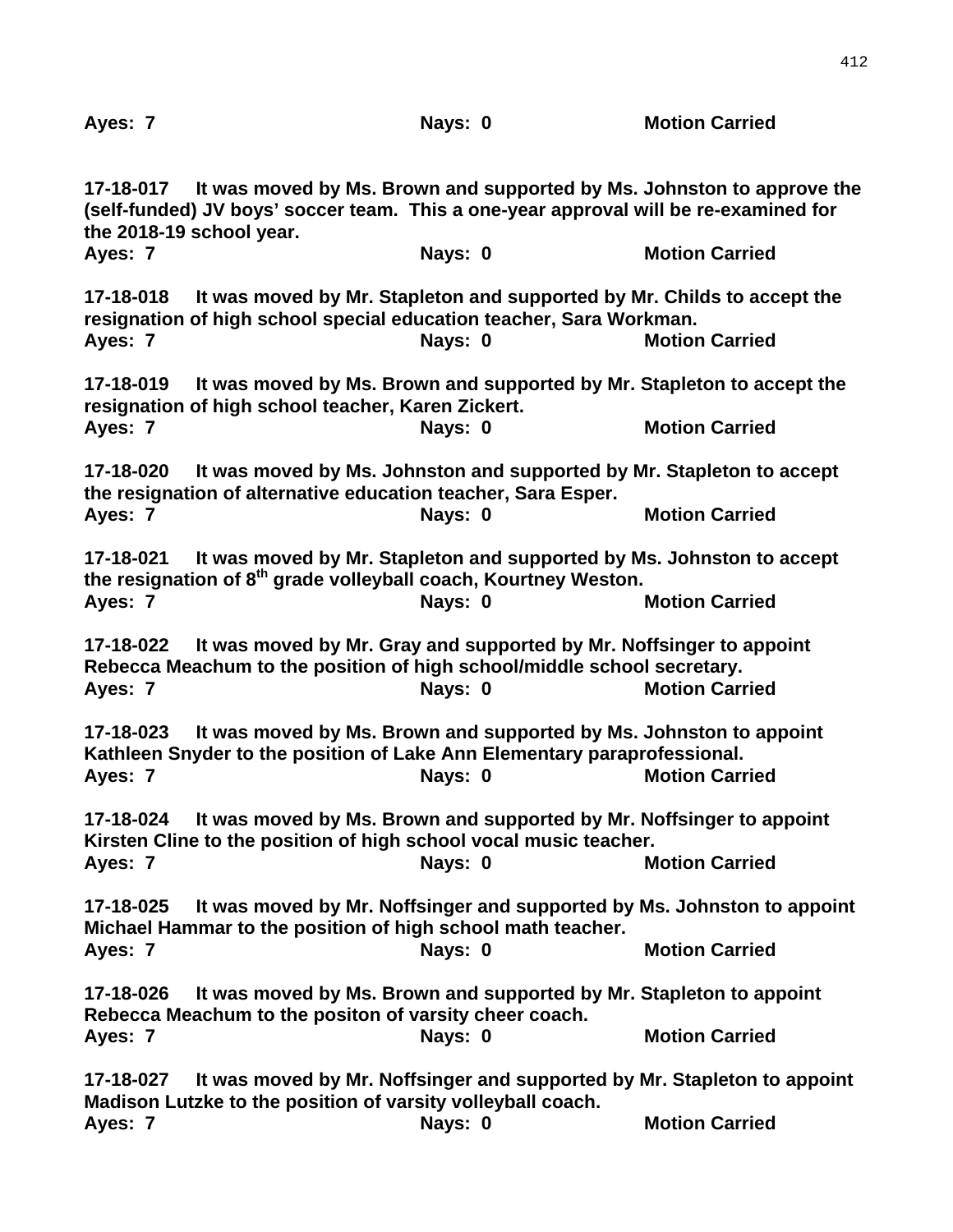**17-18-028 It was moved by Ms. Brown and supported by Mr. Noffsinger to appoint Sarah Stolz to the position of JV volleyball coach. Ayes: 7 Nays: 0 Motion Carried Carried Carried Carried Carried Motion Carried Carried Carried Carried Carried Carried Carried Carried Carried Carried Carried Carried Carried Carried Carried Carried Carried Carried Carried** 

**17-18-029 It was moved by Ms. Johnston and supported by Mr. Childs to appoint Andrew Rosa to the position of freshman boys' basketball coach.**  Ayes: 7 Nays: 0 Nays: 0 Nays: 0 Nays: 0 Nays: 0 Nays: 0 Nays: 0 Nays: 0 Nays: 0 Nays: 0 Nays: 0 Nays: 0 Nays: 0 Nays: 0 Nays: 0 Nays: 0 Nays: 0 Nays: 0 Nays: 0 Nays: 0 Nays: 0 Nays: 0 Nays: 0 Nays: 0 Nays: 0 Nays: 0 Nays:

**17-18-030 It was moved by Mr. Gray and supported by Ms. Johnston to approve Corey**  Bechler to the position of 8<sup>th</sup> grade volleyball coach (formally 7<sup>th</sup> grade coach). Ayes: 7 Nays: 0 Nays: 0 Motion Carried

**17-18-031 It was moved by Mr. Stapleton and supported by Mr. Childs to approve**  Mike Jones to the position of 8<sup>th</sup> grade football coach (formally 7<sup>th</sup> grade coach). Ayes: 7 Nays: 0 Nays: 0 Nays: 0 Nays: 0 Nays: 0 Nays: 0 Nays: 0 Nays: 0 Nays: 0 Nays: 0 Nays: 0 Nays: 0 Nays: 0 Nays: 0 Nays: 0 Nays: 0 Nays: 0 Nays: 0 Nays: 0 Nays: 0 Nays: 0 Nays: 0 Nays: 0 Nays: 0 Nays: 0 Nays: 0 Nays:

**17-18-032 It was moved by Ms. Johnston and supported by Mr. Stapleton to approve**  Brian Ross to the positon of 7<sup>th</sup> grade football coach (formally 8<sup>th</sup> grade coach).

**Audience Participation (Open Topics):** 

- **1. Wendy Kalush thanked the Benzie Central Board of Education for the recent BCCEA Negotiations and is looking forward to a great school year.**
- **2. Lori Hill suggested a used sports equipment program and offered to organize.**

**Announcements:** 

- **1. Mr. Olson gave a brief updates with regards to positive feedback (from interviews conducted earlier in the day) and expressed optimism that the district will be fully staffed for the beginning of the 17/18 school year, invited the board to the August 28th professional development breakfast, anticipated a wrap-up to the paraprofessional negotiations by the following week, reported positive new enrollment numbers and commended Director of Operations, Mike Zielinski, and his crew on a job well-done for a nearly complete transition project. Board Members extended Kudos to Catina Crossman for her work on the BCCS website.**
- **2. Ms. Johnston announced the arrival of four new exchange students to the district and had positive comments regarding the Northern Michigan Schools Legislative**  Dinner, held July 27<sup>th</sup>, which was attended by herself, Ms. Brown and Mr. Olson.

**17-18-033 It was moved by Mr. Noffsinger and supported by Mr. Childs to adjourn the regular meeting at 7:43 p.m.**  Ayes: 7 **Nays: 0** Mays: 0 **Motion Carried** 

 $\overline{\phantom{a}}$  , and the contract of the contract of the contract of the contract of the contract of the contract of the contract of the contract of the contract of the contract of the contract of the contract of the contrac